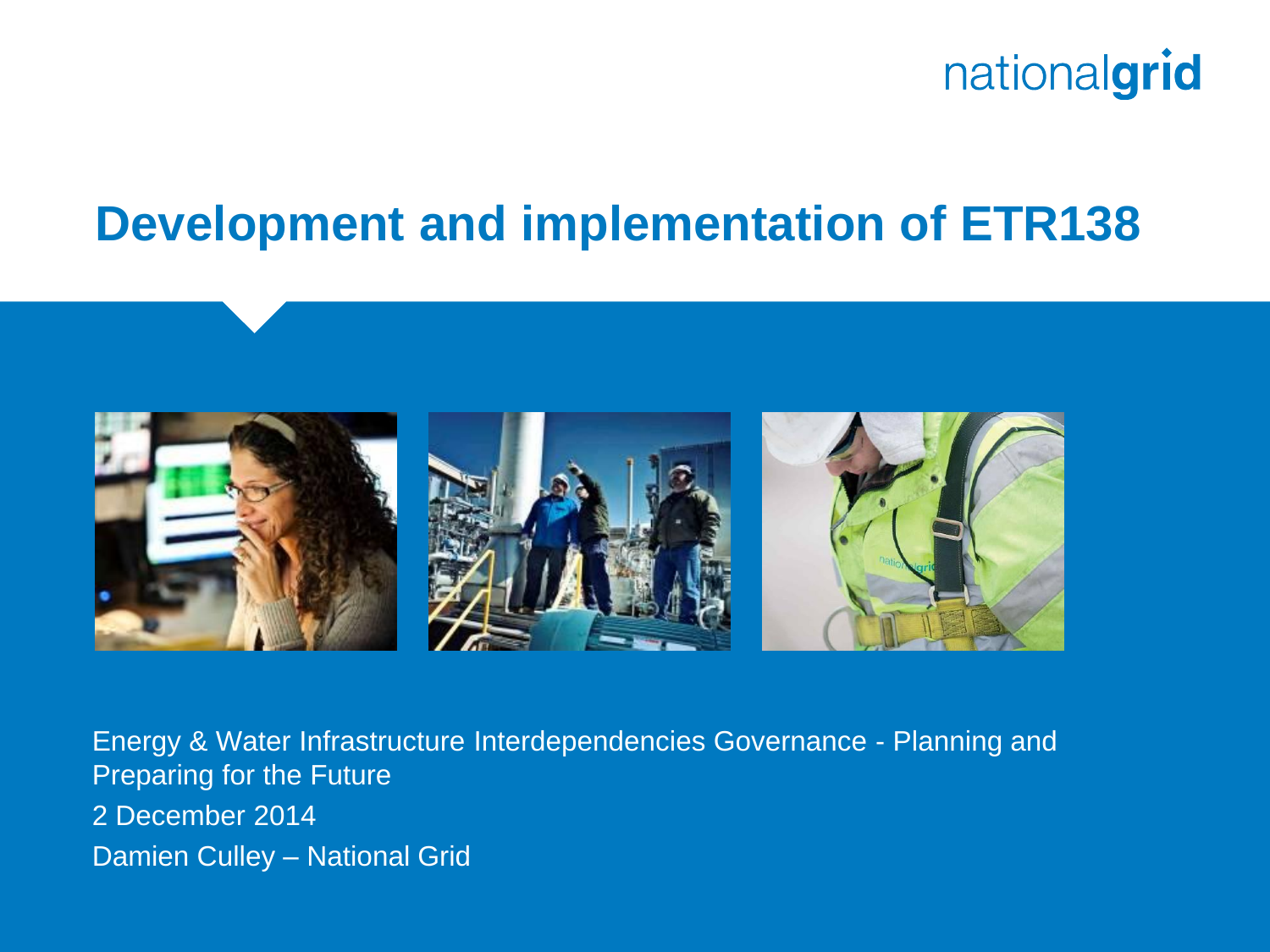### **Walham Substation 2007**

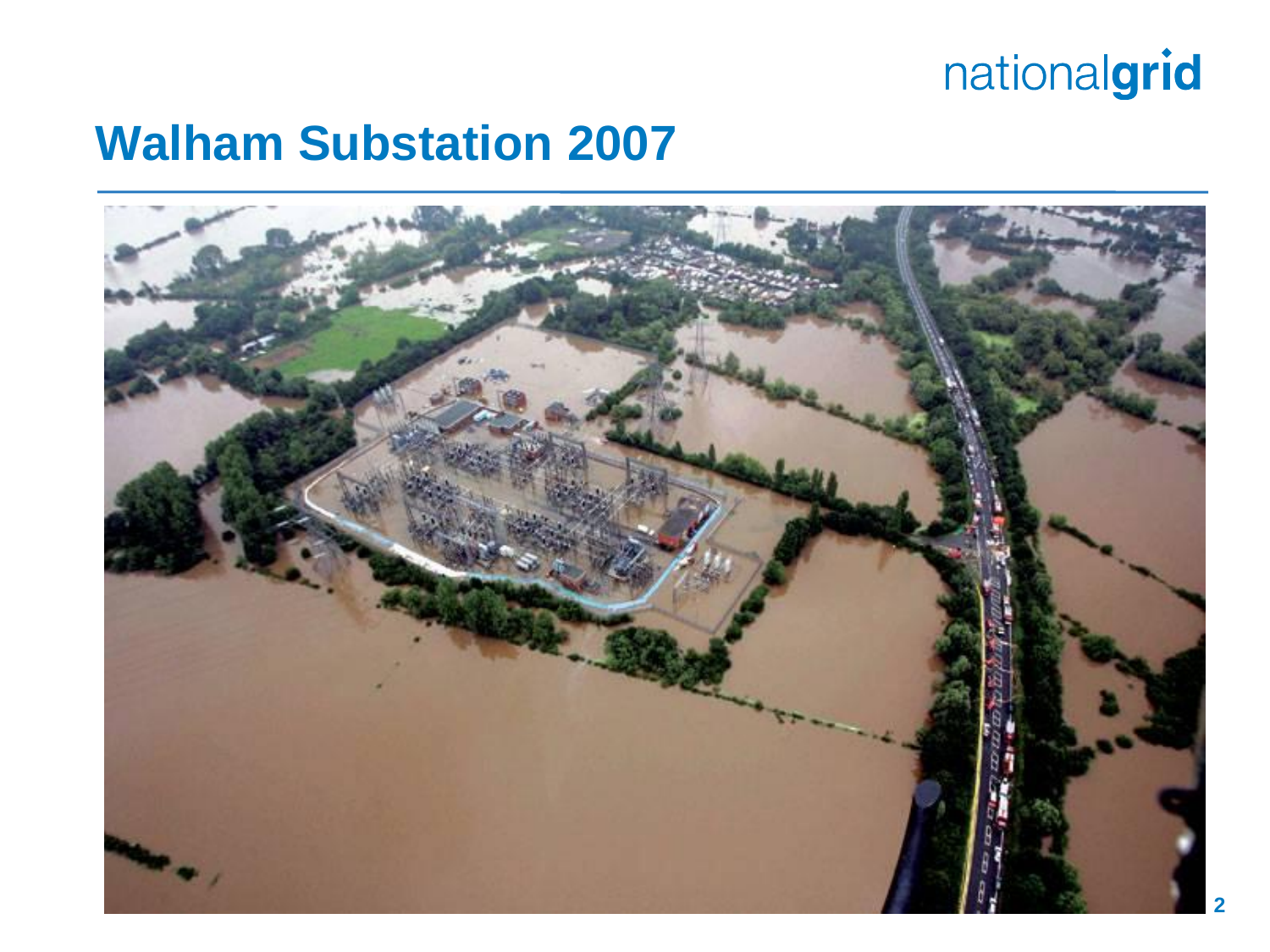### **Neepsend Substation - 2007**

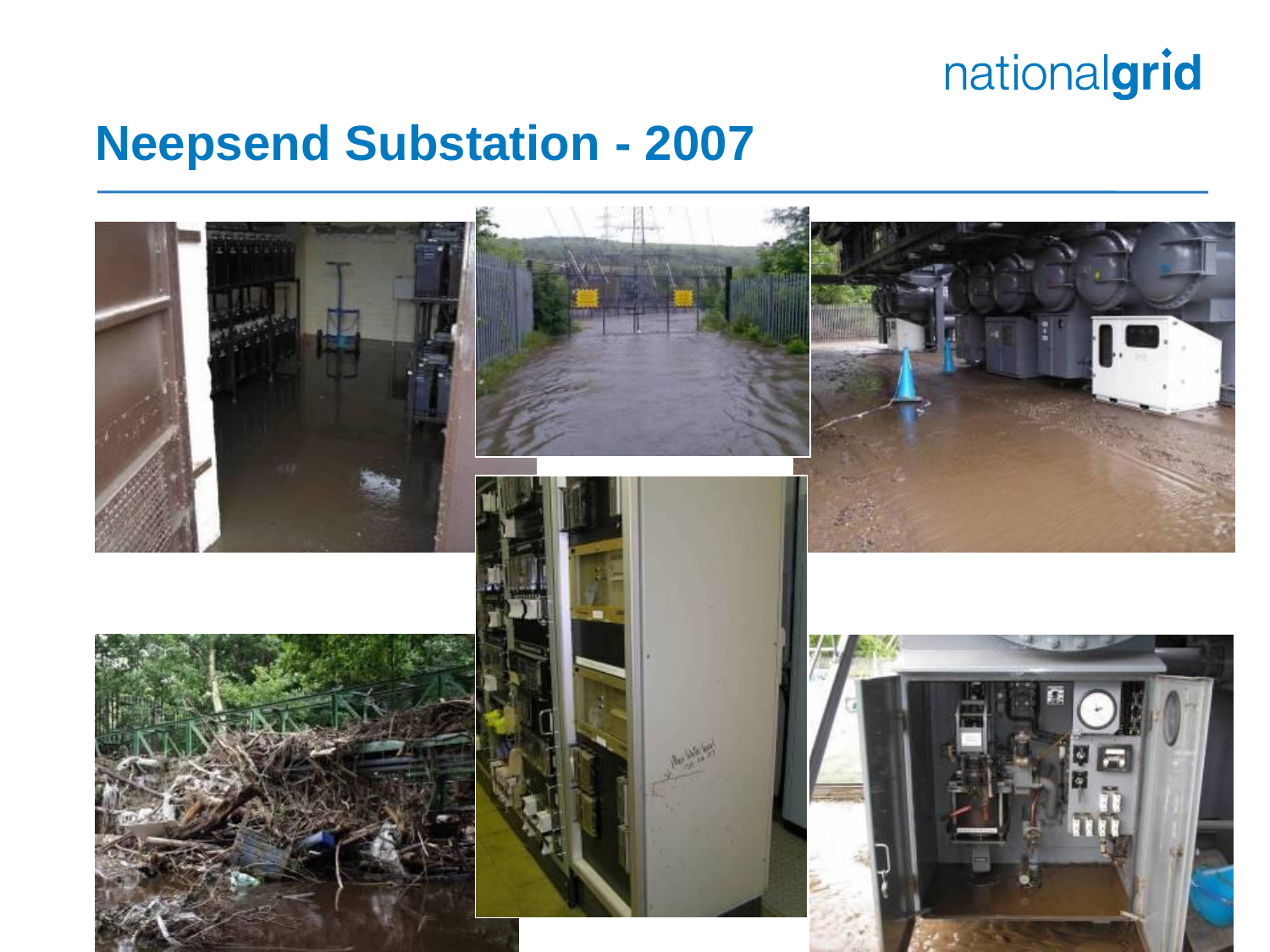## **Fallout of the 2007 floods**

- In anticipation of expected recommendations coming from the Pitt Review a comprehensive assessment of the resilience to flooding of primary and higher voltage substations was initiated
- The Energy Networks Association (ENA) Substation Resilience to Flooding Task Group, reporting to the Energy Emergencies Executive Committee, (E3C) was asked to lead this work
- The Task Group Report was delivered in October 2009 in the form of Electricity Technical Report ETR 138 and included in its development and acceptance representation from DECC, Ofgem, Environment Agency, DNO's and UK transmission companies.



Resilience to Flooding of Grid and Primary Substations

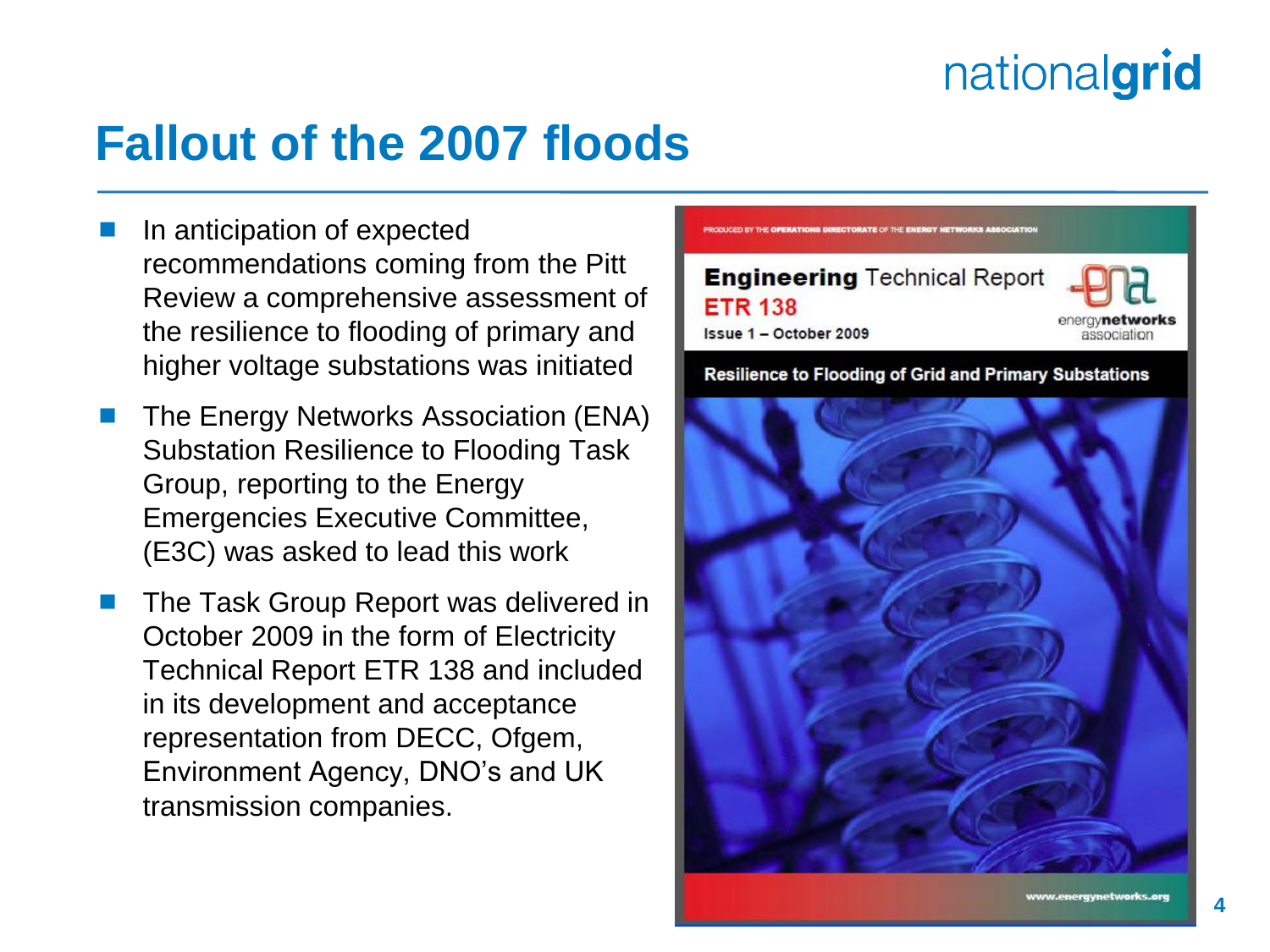## **ETR138 topics**

- Impact of Flooding on the UK Electricity Supply System and risks for Society.
- Flood Risk Information Flood Defences and Planning Requirements.
- Systematic Approach to Flood Risk Assessment and Protection including the
	- establishment of Flood Risk Assessments for each Substation;
	- identification of the Flooding Impact for each particular site:
	- establishing if a site will be protected by a flood protection scheme and where necessary,
	- Identifying the most appropriate flood protection system for each site.
- Target resilience levels of acceptable flood risk and implications for investment including a Cost/Benefit assessment that takes into account Societal Risk
- Work Programmes for implementation of Substation Flooding Resilience which will be dependent on the availability of necessary funding.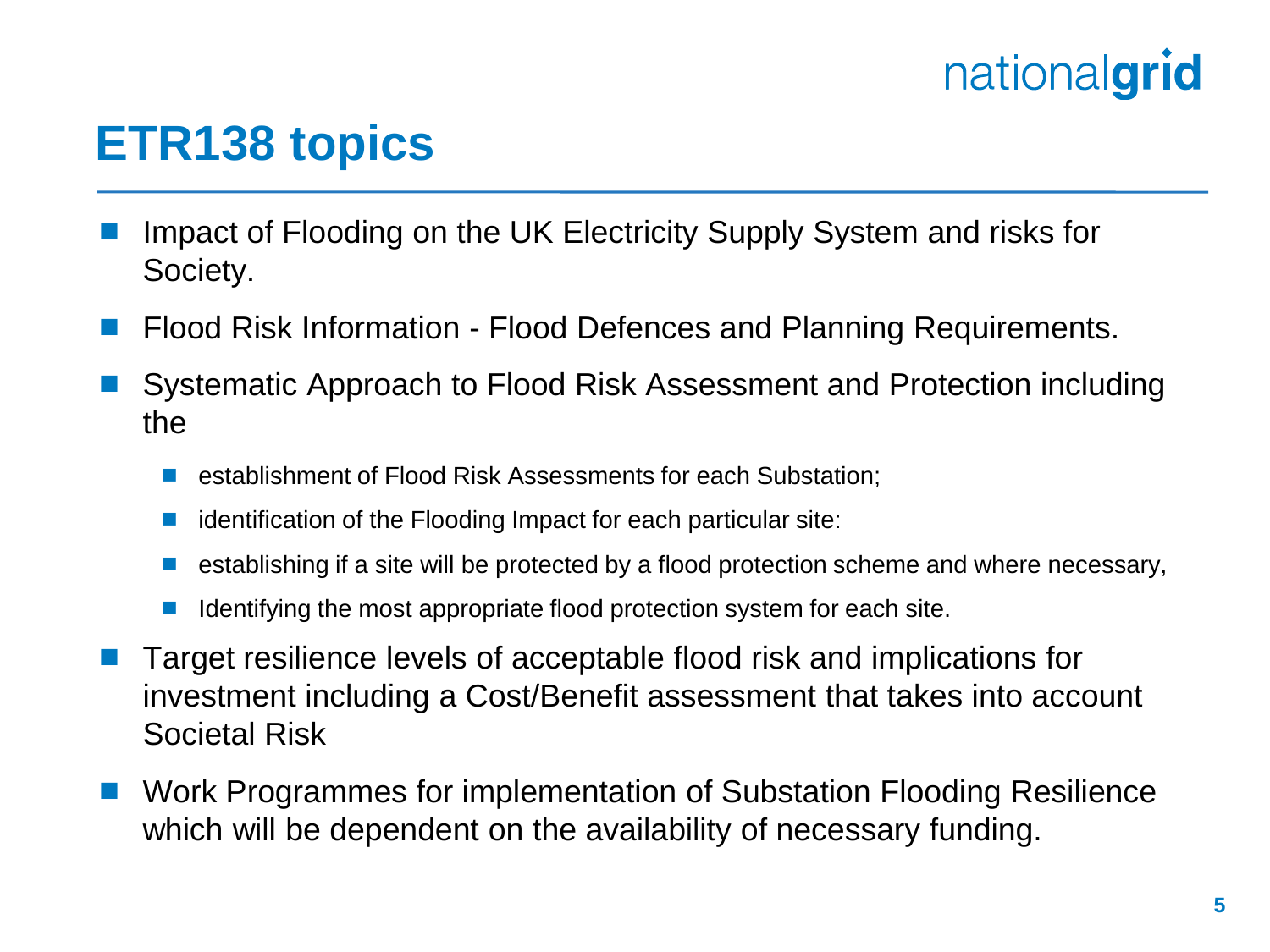#### **Embedding flooding resilience into National Grid policy**

- National Grid have embedded the principles of flood and natural hazards resilience into our policies and design standards
- For all existing and new substations National Grid resilience policy is
	- New sites Target resilience to flooding from a 1:1000 year event
		- This is embedded into our policy and current legal planning requirements.
	- Existing sites Target of resilience from a 1:1000 year event
	- Add an extra 300mm margin of error and/or wave over topping.
- The addition of the climate change and margin of error / freeboard give some extra resilience to any future changes in data

| <b>Risk</b> | <b>Number of</b><br><b>sites</b> | <b>Completed</b><br>works | Remaining |
|-------------|----------------------------------|---------------------------|-----------|
| 1:100       | 11                               |                           |           |
| 1:200       | 26                               | O                         | 26        |
| 1:1000      | 65                               | O                         | 65        |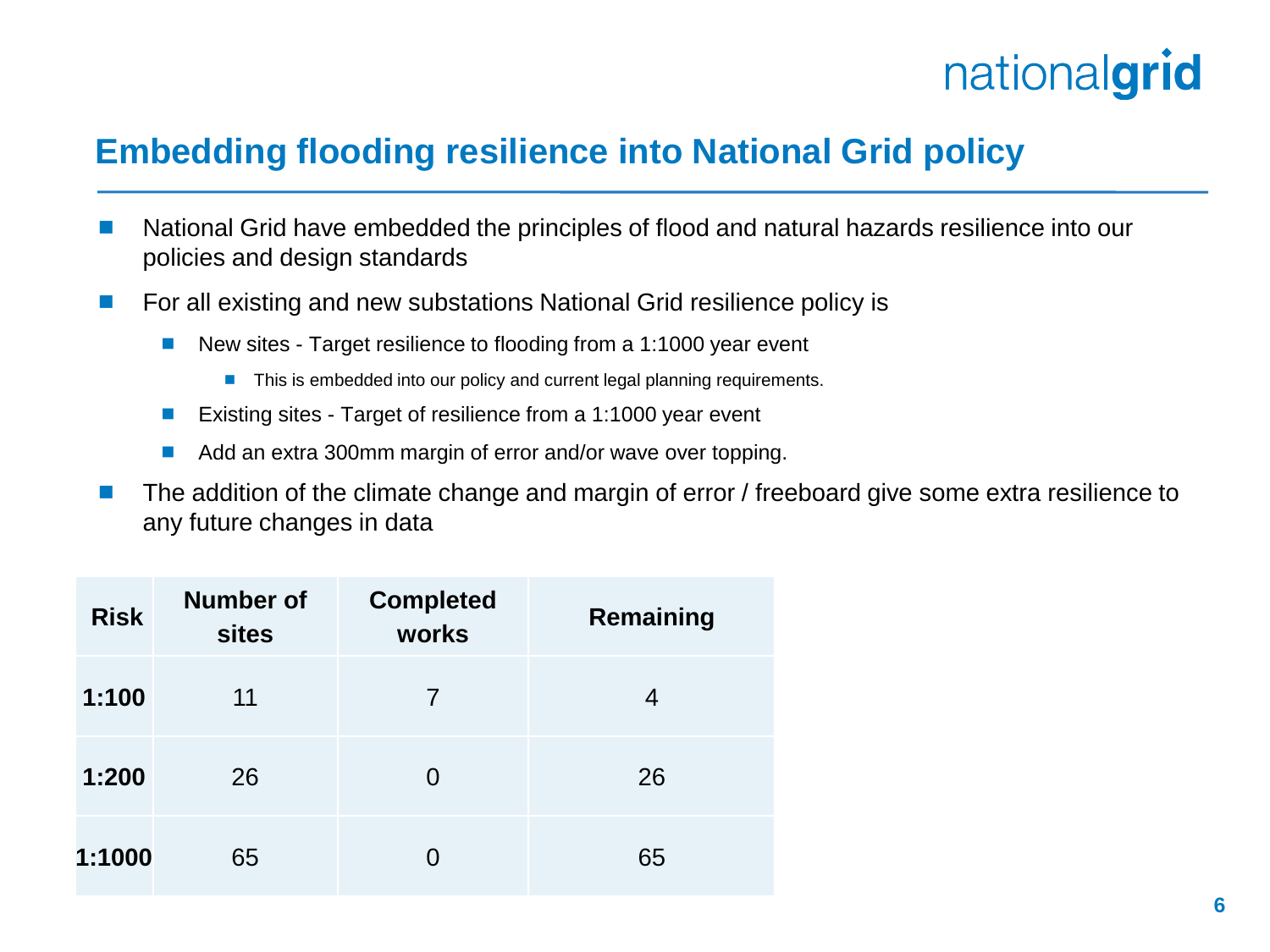#### **Investment**

- Investment is on a risk basis
	- targeting the highest risk sites first
	- all National Grid substations are resilient to flooding by the end of 2021
- Spending c.a. £140m between 2008-2021
- Also have 2km of demountable barrier at our disposal
- Investigating alternative flood mitigation techniques for low risk sites (i.e. 1:1000)